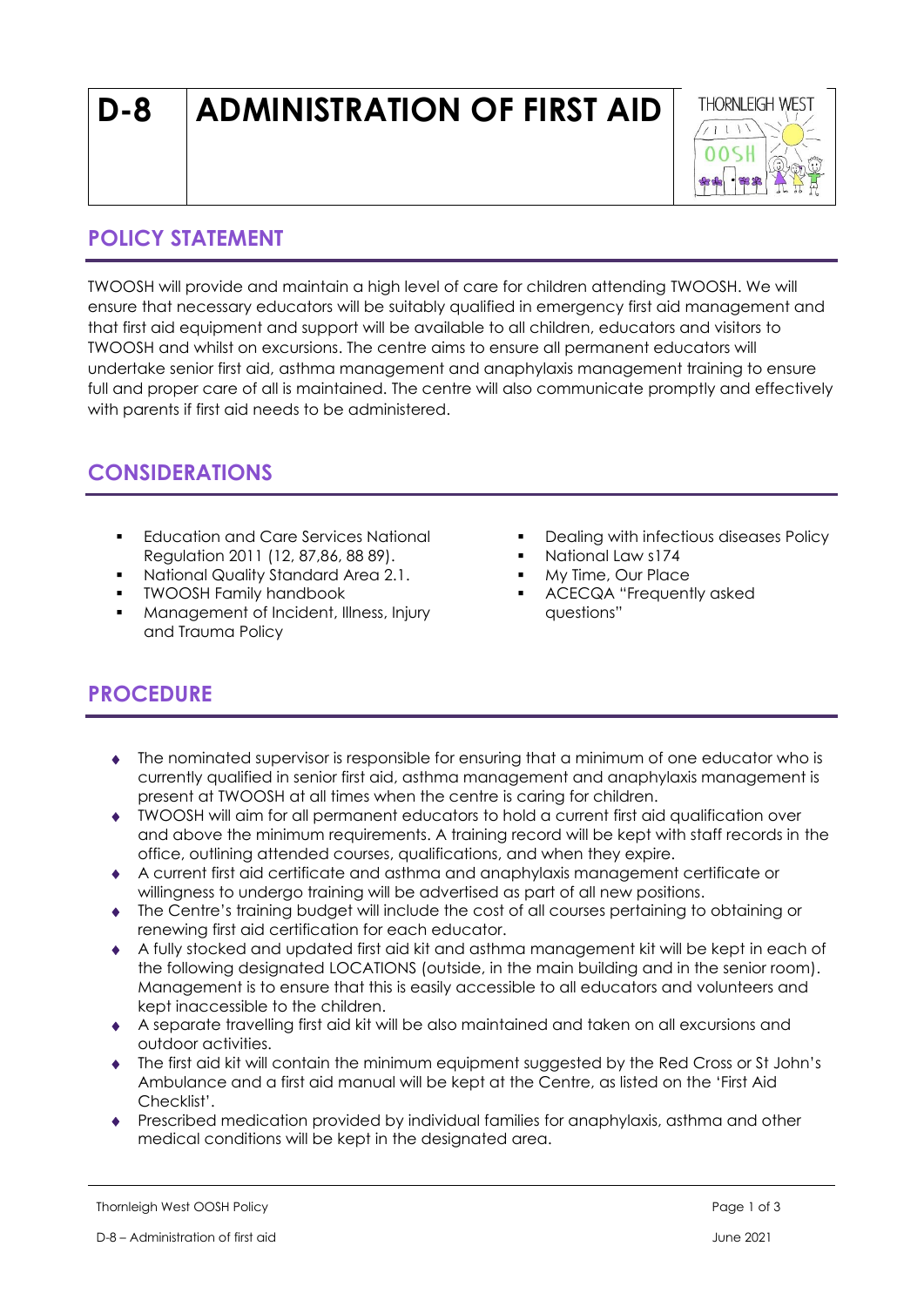- The centre will ensure that at least two emergency EpiPens and asthma reliever inhalers (e.g. Ventolin) are purchased and kept at the centre.
- Parents are responsible for ensuring that all medication is replaced by the due date. Emergency EpiPen, asthma inhaler and a child's individual medications will be taken on all excursions.
- Cold packs will be kept in the freezer for treatment of bruises and swelling.
- An inventory of the kits will be maintained and checked by an educator at least once per term.
- An educator will be responsible for maintaining the kits to ensure that they are fully stocked, and that all items are within the use by date.
- At orientation, educators and volunteers will be made aware of the first aid kit, where it is kept and their responsibilities in relation to it.
- Qualified first aiders will only administer first aid in minor accidents or, in more serious accidents, stabilise the victim until expert assistance arrives.
- Telephone numbers of emergency contacts, local doctor and Poisons Centre will be located next to the phone.
- In the event of an emergency, the educator administering the first aid must not leave the patient until emergency services or the parent arrives. A second educator should make all emergency calls. All other educators will keep other children safe, assured and away from the scene.

#### **In the case of a minor accident, the first aid attendant will:**

- 1. Reassure the child.
- 2. Assess the injury.
- 3. Attend to the injured child and apply first aid as required.
- 4. Ensure that disposable gloves are used for any contact with blood or bodily fluids.
- 5. Ensure that all blood or bodily fluids are cleaned up and disposed of safely as per the infectious diseases policy.
- 6. Ensure that anyone who has come into contact with any blood or fluids washes their hands and any other affected area thoroughly with warm soapy water.
- 7. Record the incident and treatment given by filling in an 'Incident, Injury, Trauma and Illness' form which records the following details:
	- Name and age of child
	- ◆ Date, time, and location of incident
	- Description of injury and circumstances of how it occurred, including witnesses
	- Treatment given and name and signature of first aid attendant
	- ◆ Details of any medical personnel contacted
	- Name and details of any parent or emergency contact notified or attempted to notify
	- Time and date of report and name and signature of a person making report
	- Name and signature of nominated supervisor.
- 8. Notify the parents either by phone after the incident if necessary, or on their arrival to collect the child if not urgent.
- 9. Parental signature on the 'Incident, Injury, Trauma and Illness' form will be gained at the earliest convenience. The form is to be signed by Director and responsible person, then filed away in the child's file.

Where TWOOSH has had to administer first aid and the incident is deemed serious as per Regulation 12, the Nominated Supervisor will ensure that the steps outlined in the 'D-13 Management of